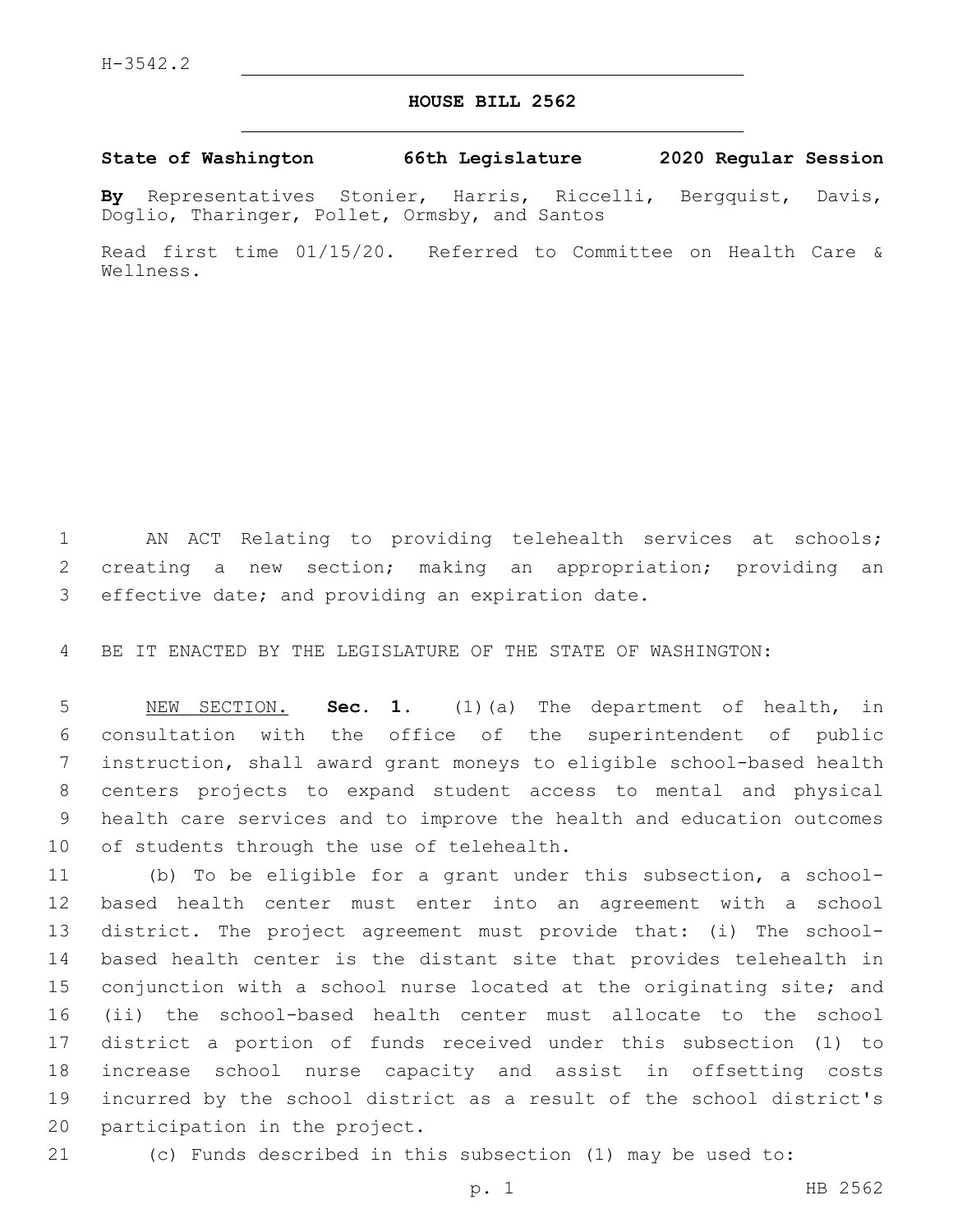(i) Compensate the following individuals for services provided pursuant to a project: (A) A school nurse; (B) a licensed health care practitioner located at a school-based health center; and (C) administrative or technical staff at a school-based health center;

 (ii) Cover the costs of: (A) Technical equipment necessary to provide telehealth; and (B) technical assistance related to the use 7 and function of equipment necessary to provide telehealth; and

 (iii) Cover other costs related to the project's provision of 9 telehealth.

10 (2) The department of health:

 (a) Shall assist school-based health centers and school districts that enter into project agreements in the efficient use of funds 13 distributed under subsection (1) of this section.

 (b) May coordinate with one or more statewide nonprofit organizations that have experience in supporting school-based health centers and school nurses to carry out their duties under this 17 section.

 (3) A school-based health center that operates a project shall report, on an interval determined by the department of health, to the department of health and the office of the superintendent of public instruction on the progress of the project in a manner that allows the department of health and the office of the superintendent of public instruction to determine the effectiveness of the project.

 (4) The department of health shall establish a process to evaluate at least the following information regarding a project established under this section: (a) Billing practices and reimbursements; (b) access to health care services; (c) impact on student absence from schools; and (d) workflow practices.

 (5) Not later than December 31, 2024, the department of health shall submit a report, in the manner provided in RCW 43.01.036, to the appropriate committees of the legislature, on the effectiveness and success of projects established under this section. The department of health may include recommendations to the legislature 34 in the report.

(6) For purposes of this section:35

 (a) "Distant site" means the site where a physician licensed under chapter 18.71 RCW, or other licensed health care practitioner, who provides health care services through telehealth is located at the time the physician or licensed health care practitioner provides 40 the health care service through telehealth.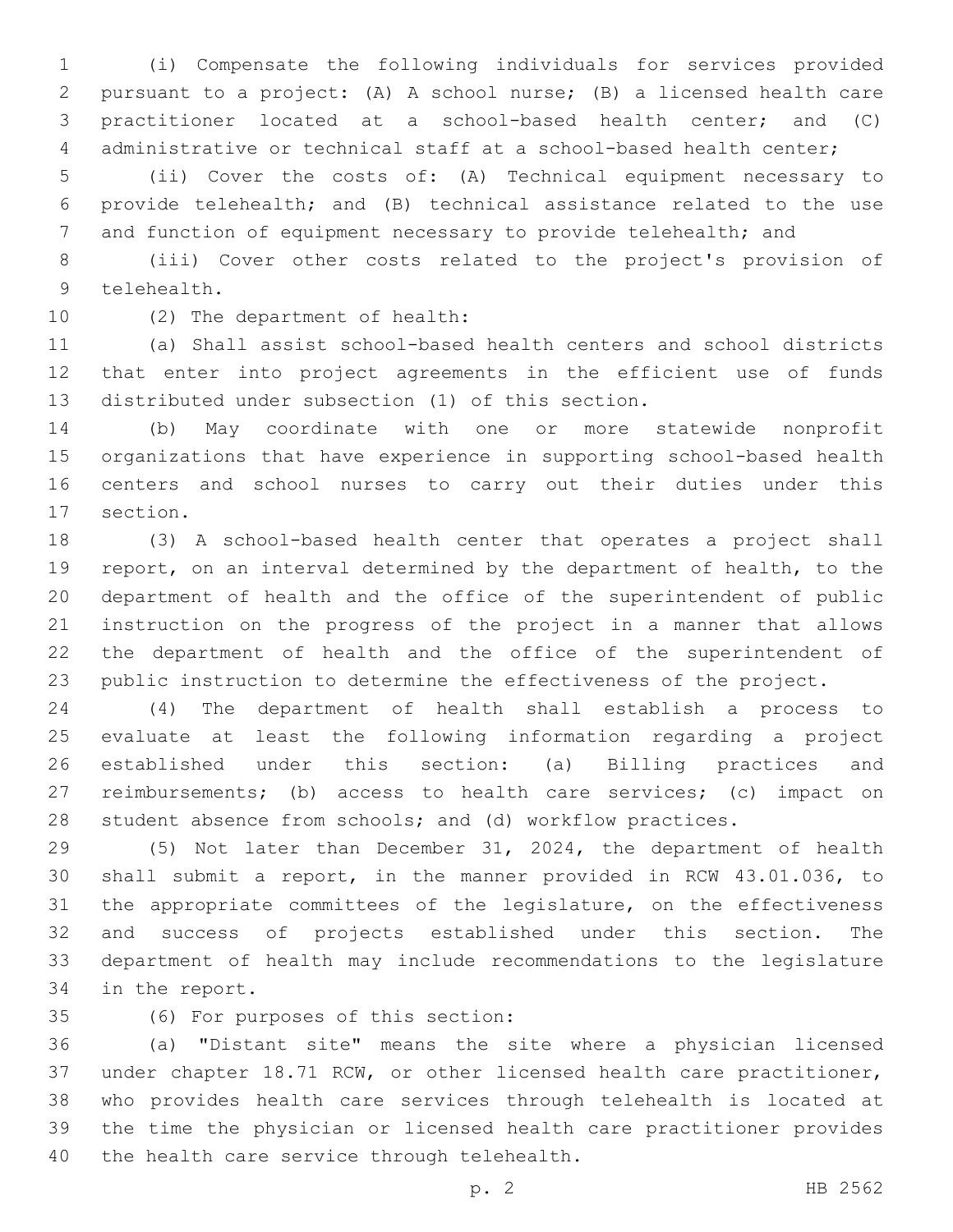(b) "Originating site" means the site where the patient is located at the time the patient receives health care services 3 provided through telehealth.

(c) "School-based health center" means a health clinic that:

 (i) Is located on the grounds of a school in a school district or on the grounds of a school operated by a federally recognized Indian 7 tribe or tribal organization;

 (ii) Is organized through collaboration among schools, communities, and health providers, including public health 10 authorities;

 (iii) Is administered by a county, state, federal, or private organization that ensures that certification requirements are met and provides project funding through grants, contracts, billing, or other 14 sources of funds;

 (iv) Is operated exclusively for the purpose of providing health 16 services such as:

17 (A) Primary care;

18 (B) Preventive health care;

(C) Management and monitoring of chronic health conditions;

20 (D) Behavioral health care;

21 (E) Oral health care;

22 (F) Health education services; and

 (G) The administration of vaccines recommended by the centers for 24 disease control and prevention;

 (v) Provides health services to children and adolescents by 26 licensed or certified health professionals; and

 (vi) May provide one or more health services to children and adolescents by a student enrolled in a professional medical, nursing, or dental program at an accredited university if the health service is within the student's field of study and training.

 (d) "Telehealth" means the use of electronic and telecommunication technologies to deliver health care services to a 33 patient.

34 (7) This section expires January 1, 2025.

 NEW SECTION. **Sec. 2.** The sum of nine hundred fifty thousand dollars, or as much thereof as may be necessary, is appropriated for the fiscal year ending June 30, 2021, from the general fund to the department of health for the purposes of section 1(1)(c) of this act.